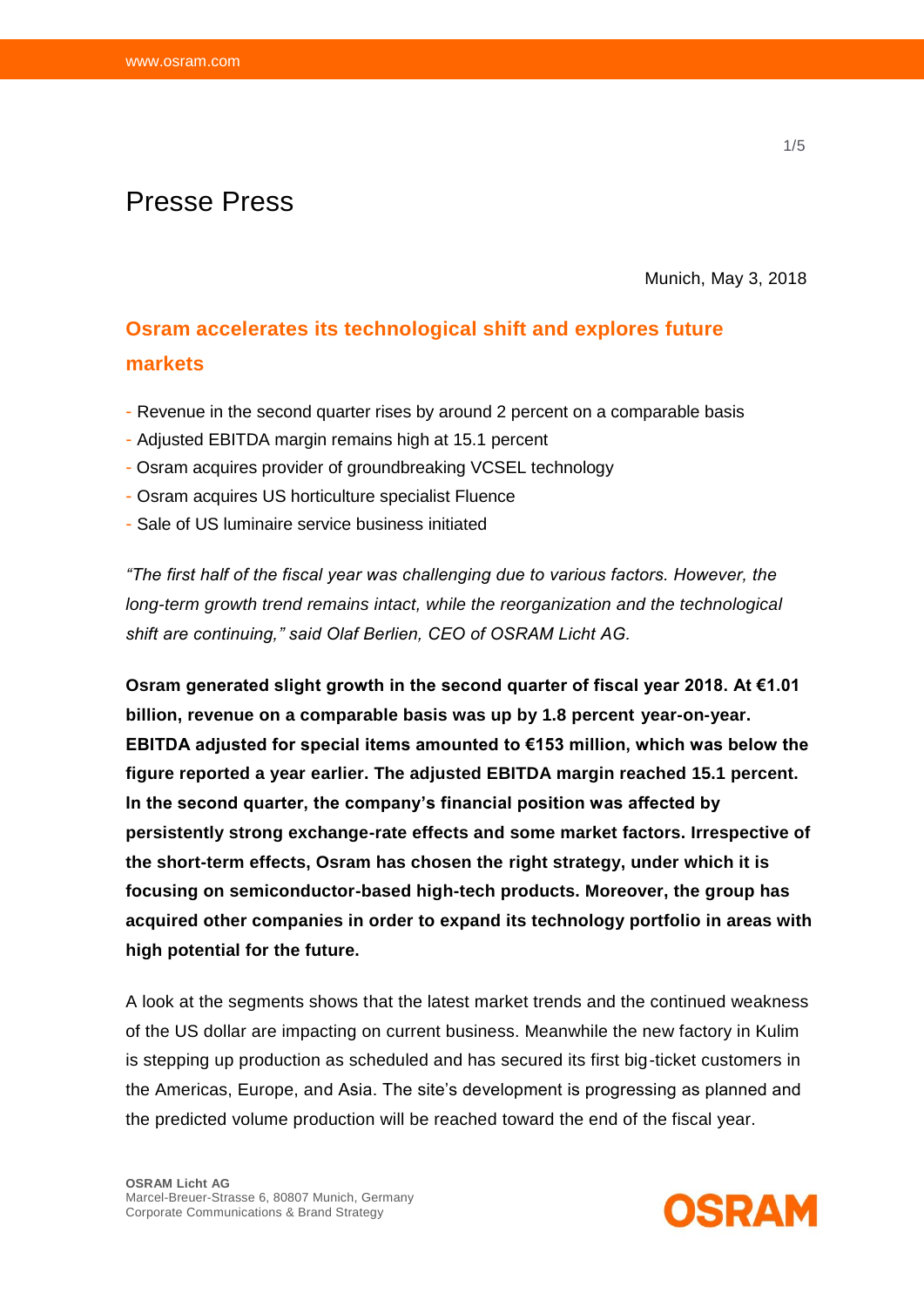Osram recently enhanced its semiconductor-based lighting and laser technology portfolio by acquiring Vixar. This US provider of advanced VCSEL technology will add compact 3D identification technology to the Osram product range and will offer significant synergies. Vixar is a fabless semiconductor company and has developed a supply chain consisting of merchant foundries.

Of late, Specialty Lighting (SP) has increasingly seen a shift from conventional headlamps, such as halogen or xenon, to cutting-edge LED solutions. At the same time, the business unit has been expanding its range of lighting for plants. To strengthen this business unit, Osram has acquired the specialty lighting provider Fluence. Based in Austin, Texas, Fluence develops and sells luminaires used in the cultivation of vegetables and medicinal plants. Its products will expand Osram's horticulture portfolio (see separate press release).

There have been no indications of a fundamental trend reversal in the performance of the Lighting Solutions & Systems (LSS) segment. Demand for luminaires, electronic ballasts, and services remains weak in this segment. In the first instance, the Managing Board is tackling the critical aspect of the LS business unit, initiating the sale of the service business in the US. The relevant documentation for prospective buyers is currently being compiled.

### **Adjusted outlook for the full fiscal year**

Last week, Osram adjusted its outlook for the current fiscal year. Based on current exchange rates, a comparable revenue increase of 3.0–5.0 percent (previously: 5.5–7.5 percent) and adjusted EBITDA of ~€640 million (previously: ~€700 million) are now forecast. Furthermore, Osram expects earnings per share (diluted) of €1.90–€2.10 (previously: €2.40–€2.60) and a negative free cash flow of €50 million to €150 million (unchanged) for fiscal year 2018.

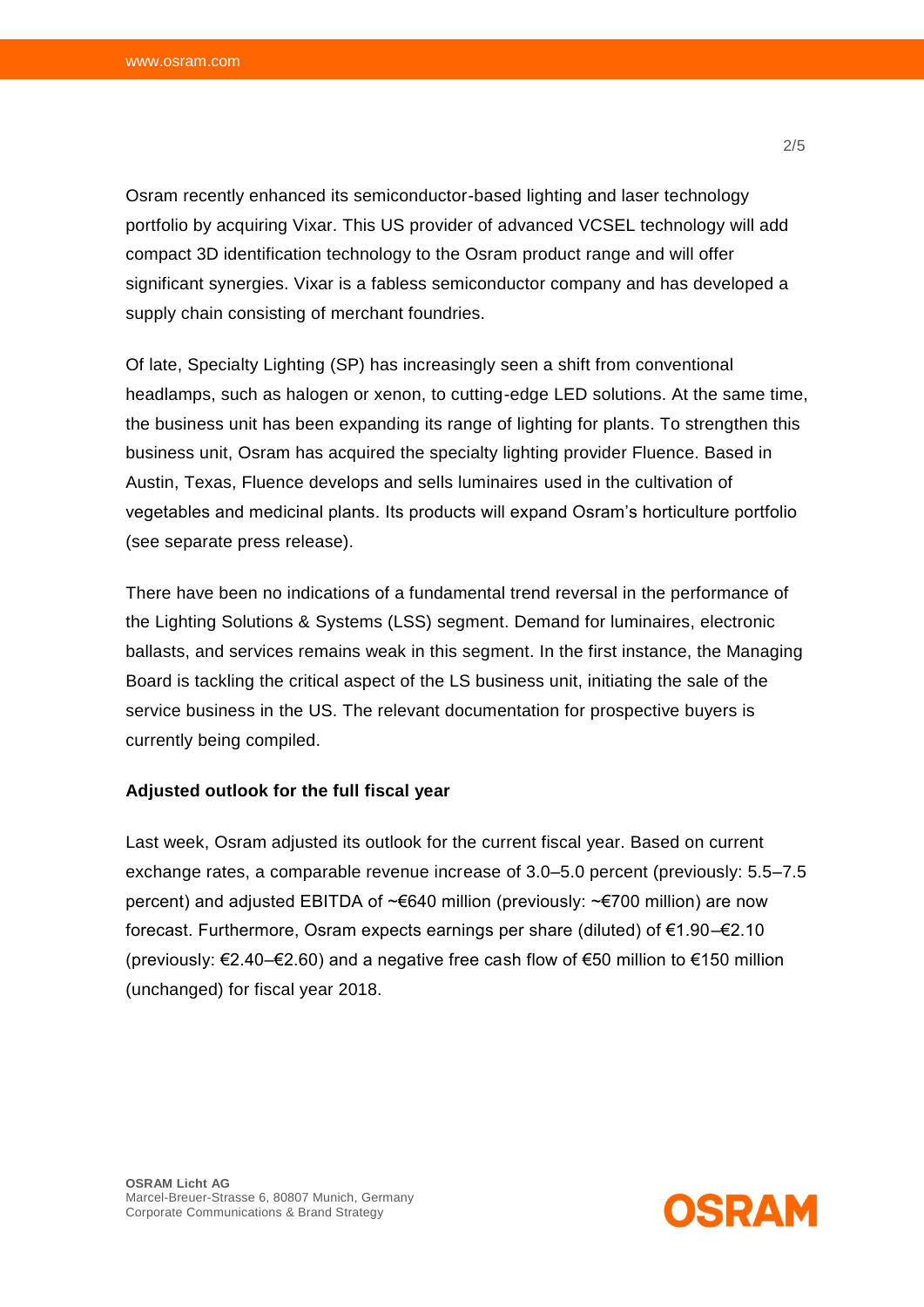The Company will hold a conference call for journalists featuring the Managing Board of OSRAM Licht AG today, starting at 8.30 a.m. CEST. The conference will be broadcast online at [www.osram-group.com/en/media/media-calendar.](http://www.osram-group.de/de-DE/media/media-calendar) A recording will be made available there afterwards.

You can follow the conference call for analysts, which starts at 2 p.m. CEST at [http://services.choruscall.eu/links/osram180503ir.html.](http://services.choruscall.eu/links/osram180503ir.html)

**Press contacts** 

Stefan Schmidt Tel. +49 89 6213-4680 E-mail: [stefan.schmidt@osram.com](mailto:stefan.schmidt@osram.com)

Jens Hack Tel. +49 89 6213-2129 E-mail: [j.hack@osram.com](mailto:j.hack@osram.com)

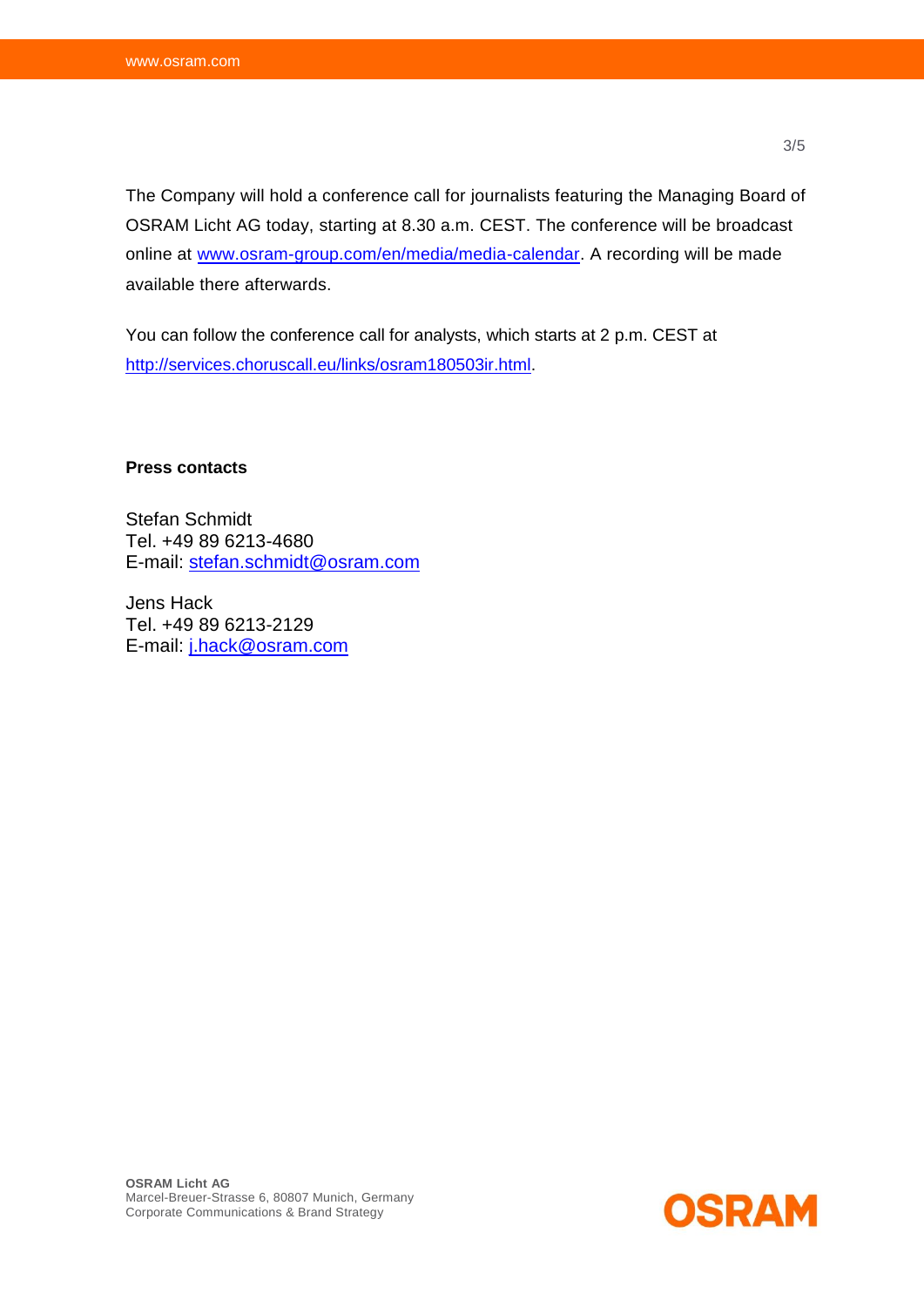| Ocioucu Nov liquido fui trid Osigini Light Orlup in the Security quarter |               |               |            |  |  |
|--------------------------------------------------------------------------|---------------|---------------|------------|--|--|
|                                                                          | $2nd$ quarter | $2nd$ quarter | Change     |  |  |
|                                                                          | 2018          | 2017          | (nominal)  |  |  |
| Revenue                                                                  | 1,012         | 1,051         | (3.7%)     |  |  |
| <b>EBITDA</b>                                                            | 134           | 169           | (20.7%)    |  |  |
| margin                                                                   | 13.2%         | 16.1%         | (290bps)   |  |  |
| Adjusted EBITDA <sup>1</sup>                                             | 153           | 183           | $(16.4\%)$ |  |  |
| margin                                                                   | 15.1%         | 17.4%         | (230bps)   |  |  |
| Profit after tax                                                         | 45            | 79            | $(43.0\%)$ |  |  |
| Free Cash Flow                                                           | (132)         | 5             | n.a.       |  |  |
| '000 employees.                                                          | 26.9          | 25.9          | 3.9%       |  |  |

## Selected key figures for the Osram Light Group in the second quarter

(Provisional, unaudited figures. Items stated in € million, margin in %, employees at March 31: negative values in brackets)

( <sup>1</sup>adjusted for special items, e.g. transformation costs, significant legal and regulatory matters, and M&A-related costs.)

### Performance of the reporting segments in the second quarter

|                                         | $2nd$ quarter | $2nd$ quarter | Change    |
|-----------------------------------------|---------------|---------------|-----------|
|                                         | 2018          | 2017          | (nominal) |
| <b>Opto Semiconductors</b>              |               |               |           |
| Total revenue                           | 426           | 430           | $(0.7\%)$ |
| $$ EBITDA                               | 105           | 124           | (15.3%)   |
| Adjusted EBITDA                         | 105           | 124           | (15.3%)   |
| <b>Specialty Lighting</b>               |               |               |           |
| Total revenue                           | 557           | 610           | (8.7%)    |
| $$ EBITDA                               | 74            | 94            | (21.3%)   |
| Adjusted EBITDA                         | 79            | 99            | (20.2%)   |
| <b>Lighting Solutions &amp; Systems</b> |               |               |           |
| Total revenue                           | 222           | 243           | $(9.0\%)$ |
| $$ EBITDA                               | (23)          | (15)          | (53.3%)   |
| Adjusted EBITDA                         | (14)          | (11)          | (27.3%)   |

(Provisional, unaudited figures. Items stated in € million, margin in %, negative values in brackets)